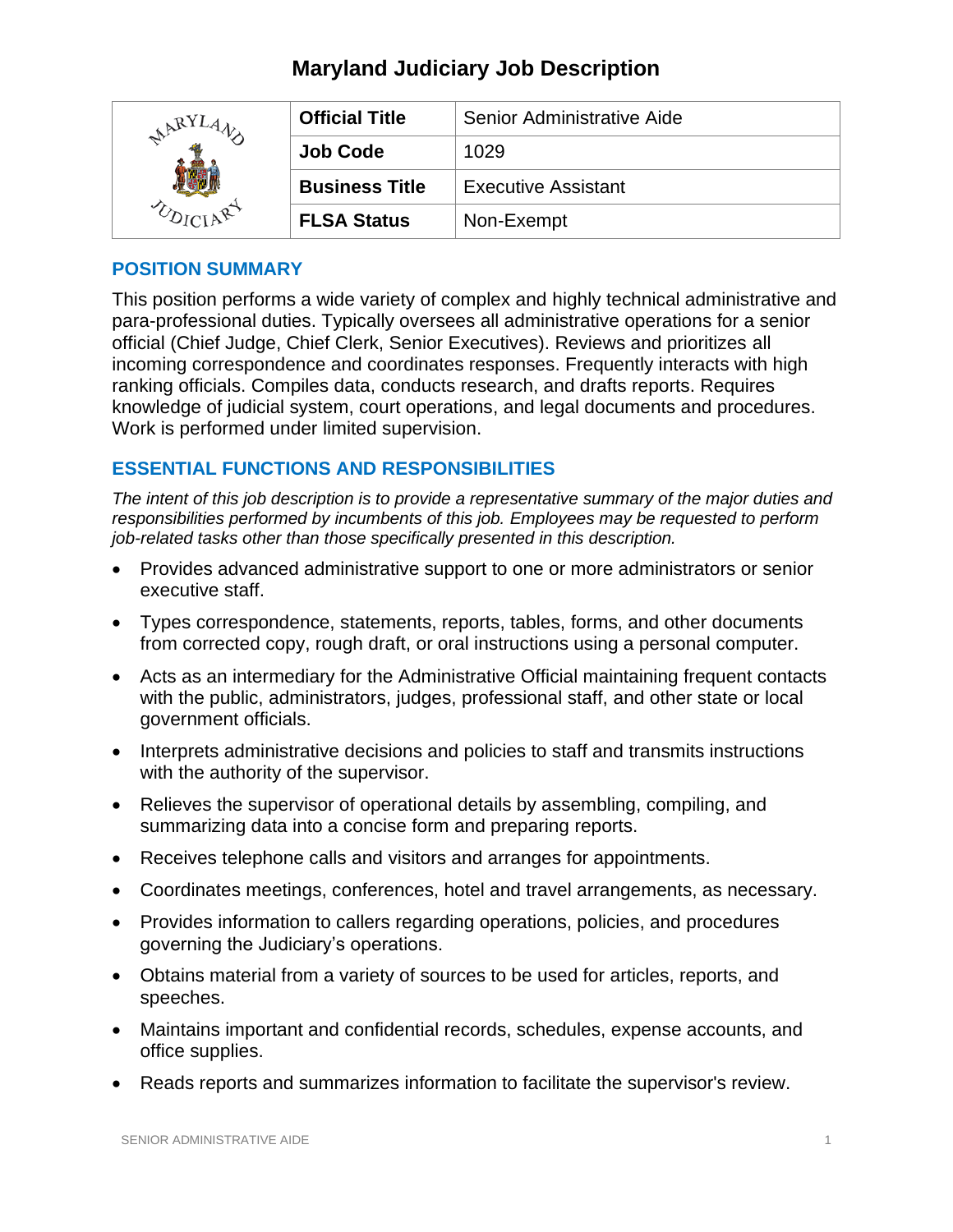- Opens, sorts, reads, and distributes incoming correspondence.
- Proofreads outgoing correspondence and reviews records for completeness and accuracy.
- Prepares and maintains statistical and numerical reports and records.
- Develops special forms and summaries using a variety of records in order to secure complete and accurate information.
- Composes and signs routine and complex correspondence on behalf of the administrative official.
- Develops, revises, and implements office procedures.
- Uses word processing, database, spreadsheet, or desktop publishing computer software applications in order to prepare reports, charts, graphs, or other documents.
- Enters, update, verify, and retrieve data using computer data base or spreadsheet software applications.
- May take dictation using shorthand and transcribe dictation from a transcribing machine.
- May supervise lower-level secretarial or clerical employees; coordinate leave, answer questions, review workload, attend supervisor meetings, and prepare annual performance evaluation forms.
- Orders, stocks, and inventories supplies.

#### **MINIMUM QUALIFICATIONS**

#### **Education and Experience**

- High school diploma (or GED equivalent).
- Six (6) years of performing administrative or secretarial work in an Administrative, Executive, or Senior Management work environment.

#### **KNOWLEDGE, SKILLS, AND ABILITIES**

#### **Knowledge of:**

- Legal terminology and court procedures.
- General office practices, procedures, and equipment.
- Basic English and arithmetic to include, but not limited to, spelling, punctuation, addition, subtraction, multiplication, and division.
- Judicial policies and procedures.
- Judiciary Human Resources policies and procedures.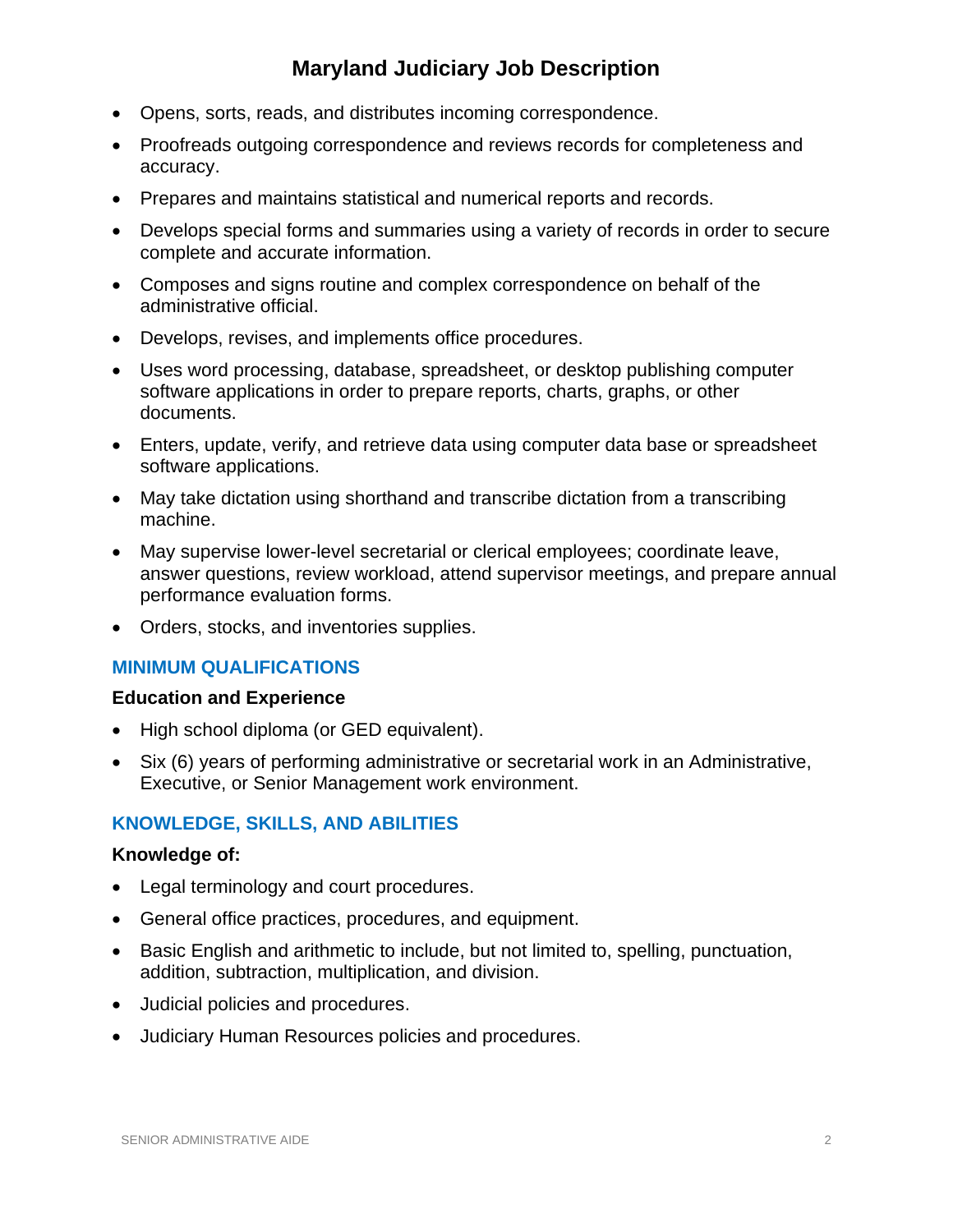### **Skill in:**

- Performing a variety of duties often changing from one task to another of a different nature.
- Typing on personal computer.
- Organization and time management.
- Usage of standard office equipment, computer equipment, and computer applications.
- The use of Microsoft Office products to include, but not limited to, Excel, Word, PowerPoint, Outlook, etc.
- Problem solving, prioritizing, scheduling, and decision making.
- Reading, comprehension, proofreading, and editing.
- Customer service and handling problems tactfully and patiently.
- Accuracy and attention to detail.
- Interpersonal communication and relations.

### **Ability to:**

- Meet work schedules and deadlines.
- Follow oral and written instructions.
- Compose routine and complex business correspondence.
- Develop, revise, establish, or implement office procedures and practices.
- Draft routine and complex correspondence.
- Provide assistance, guidance, and direction to others in a polite and efficient manner.
- Maintain records and prepare reports.
- Perform basic arithmetical calculations and computations accurately.
- Maintain confidentiality.
- Supervise lower-level secretarial or clerical employees, if applicable.
- Communicate clearly, tactfully, and effectively with officials, the general public, and coworkers, both verbally and in writing.

### **SUPERVISORY RESPONSIBILITIES**

This position may have supervisory or lead responsibilities over other employees.

### **PHYSICAL DEMANDS**

*The physical demands described here are representative of those that must be met by an employee to successfully perform the essential functions of this job. Reasonable accommodations may be made to enable individuals with disabilities to perform the essential functions.*